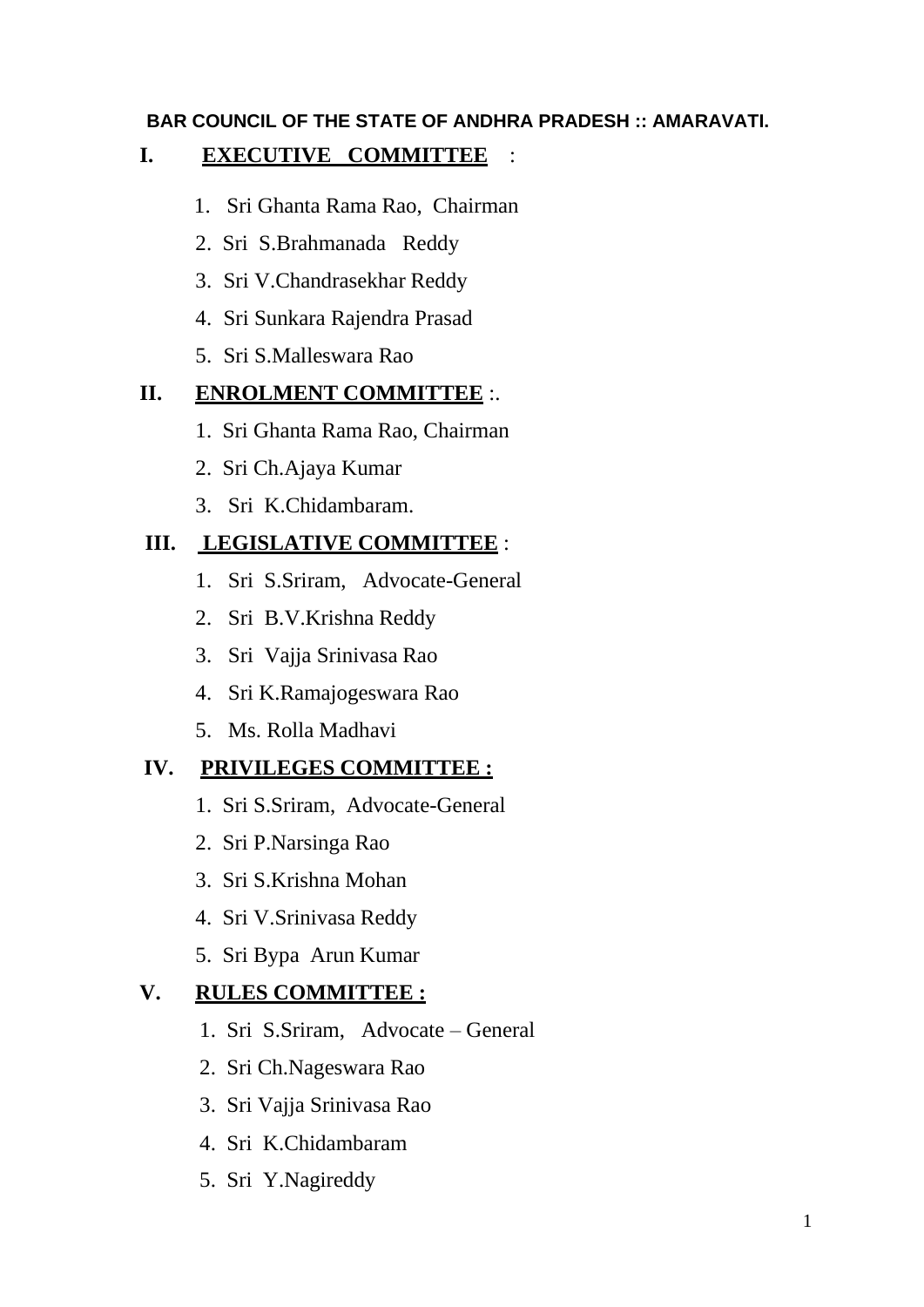# **VI. LIBRARY COMMITTEE:**

- 1. Sri Ch.Nageswara Rao
- 2. Sri Bypa Arun Kumar
- 3. Sri N.Ravi Krishna

## **VII. FINANCE COMMITTEE :**

- 1. Sri Ghanta Rama Rao, Chairman
- 2. Sri S.Malleswra Rao
- 3. Sri V.Brahma Reddy
- 4. Sri P.Raviguvera
- 5. Sri Vajja Srinivasa Rao

## **Disciplinary Committee No.I**

- 1. Sri N.Dwarakanatha Reddy, Chairman
- 2. Sri P.Raviguvera,
- 3. Sri V.Gurunadham (co-opted)

### **Disciplinary Committee No.II**

- 1. Sri S.Krishna Mohan, Chairman
- 2. Ms. Rolla Madhavi
- 3. Sri E.Gopala Krishna (co-opted)

### **Disciplinary Committee No.III**

- 1. Sri Sunkara Rajendra Prasad, Chairman
- 2. Sri V.Brahma Reddy, Member
- 3. Sri V.Naga Murali Krishna (co-opted)

### **Disciplinary Committee No.IV**

- 1. Sri K.Chidambaram, Chairman
- 2. Sri K.Venkatarami Reddy
- 3. Sri Kammaganti Chandra Sekhar Rao (co-opted)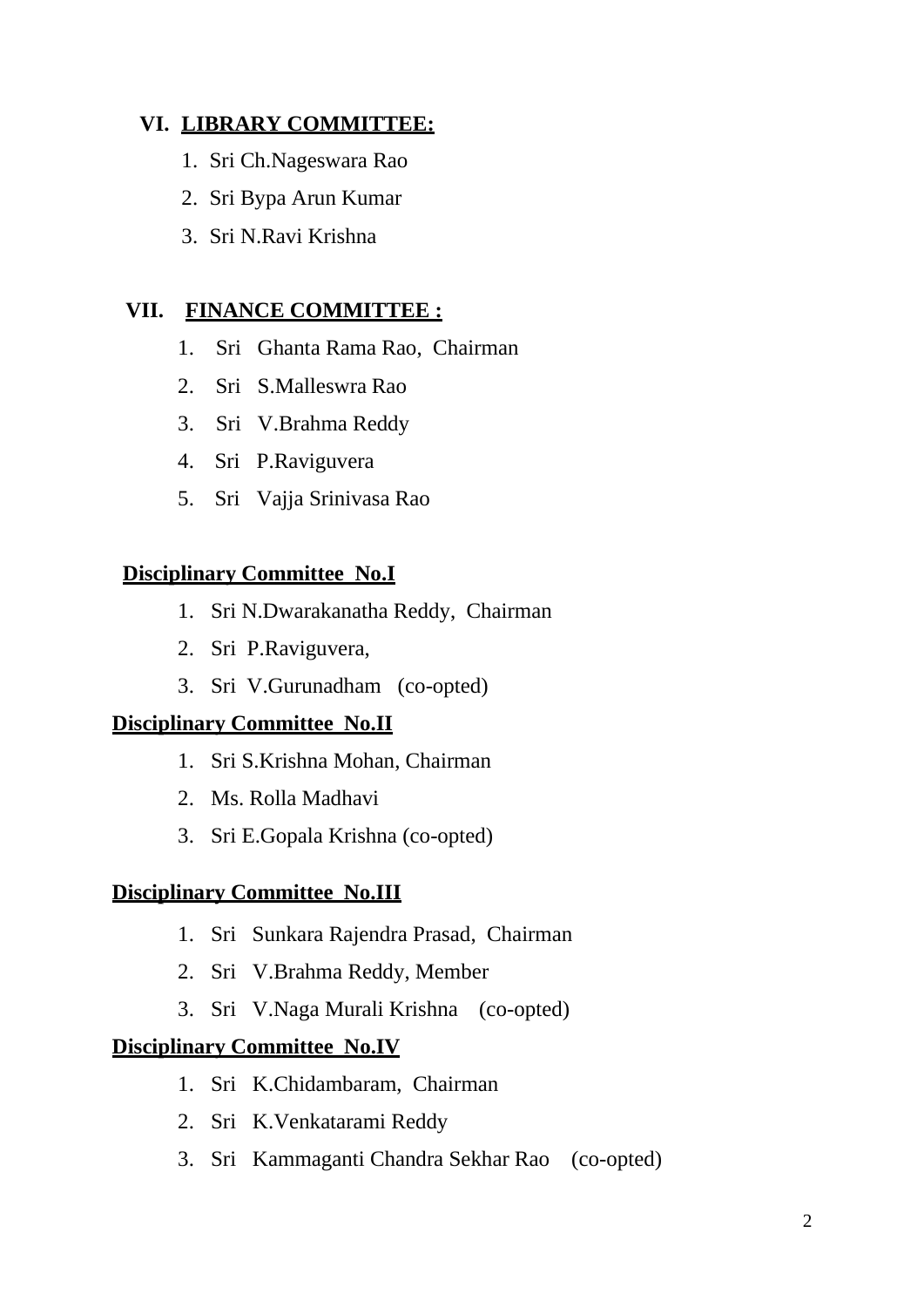## **Disciplinary Committee No. V**

- 1. Sri S.Brahmananda Reddy, Chairman
- 2. Sri Vajja Srinivasa Rao
- 3. Sri A.Rama Krishna ( co-opted)

## **Disciplinary Committee No.VI**

- 1. Sri Ch.Nageswara Rao, Chairman
- 2. Sri N.Ravikrishna, Member
- 3. Sri Mohammed Habeeb-ur-Rahman (co-opted)
- 2. To constitute a Committee consisting of 3 Members from amongst the Members of the State Bar Council under Rule- 42 in Section IV-A, Chapter II of Part VI of the Bar Council of India Rules.

# **COMMITTEE CONSTITUTED UNDER RULE-42 OF THE BAR COUNCIL OF INDIA RULES** :

- 1. Sri A.Rami Reddy, Member, BCI
- 2. Sri V.Srinivasa Reddy
- 3. Sri G.Vasudeva Rao
- 3. To constitute Andhra Pradesh Advocates' Welfare Fund Committee consisting of Chairman and 3 Members, elected by the Council from amongst the Members under Sec.4 of the Advocates' Welfare Fund Act,1987.

## **A.P.ADVOCATES' WELFARE FUND COMMITTEE :**

- 1. Sri Ghanta Rama Rao, Chairman
- 2. Sri N.Dwarakanatha Reddy
- 3. Sri P.Narasinga Rao
- 4. Sri Muppala Subba Rao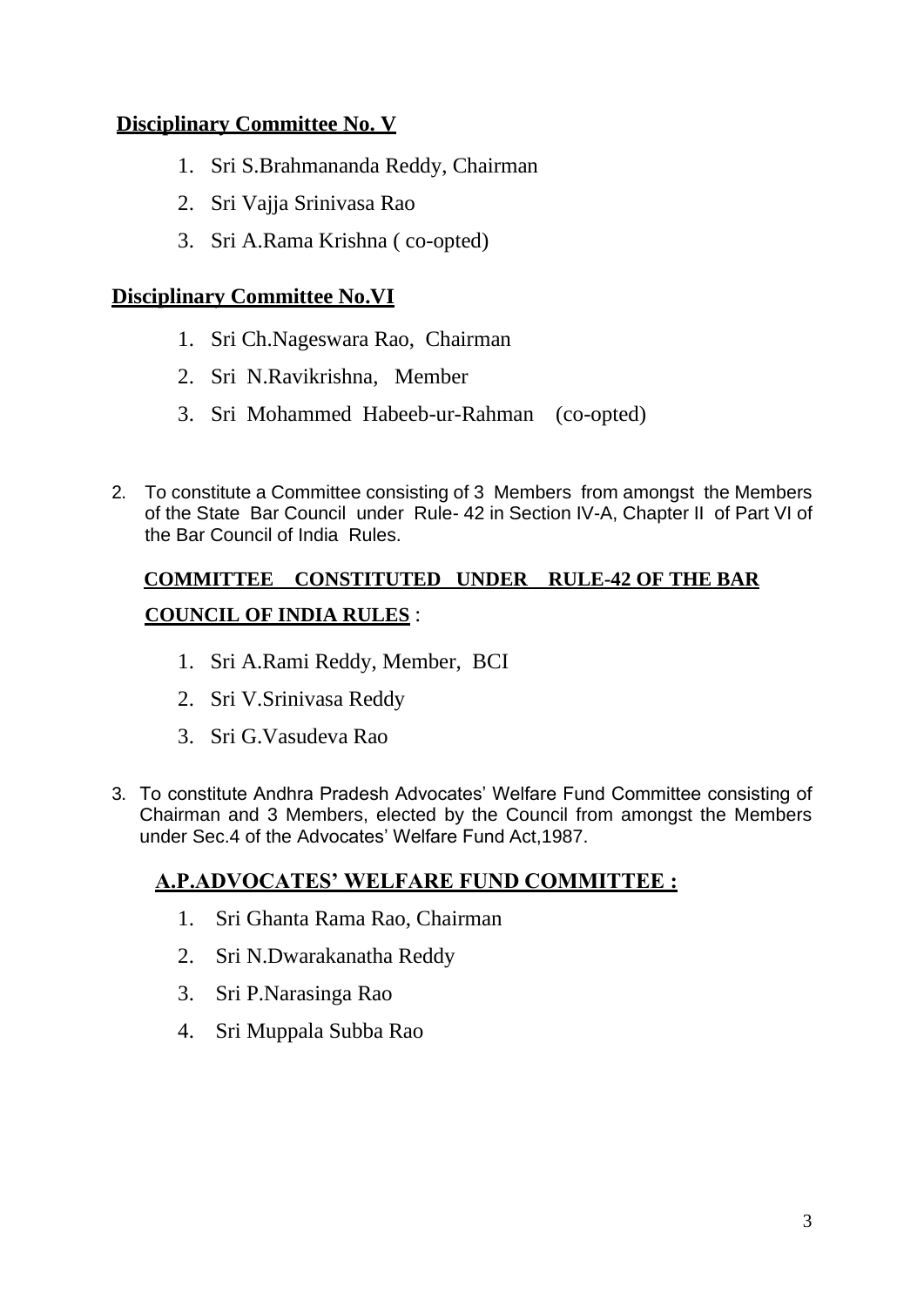4. To constitute Advocates' Welfare Fund Committee of The Bar Council Of India under Rule 44 (A) (2) (Ii) :

#### **ADVOCATES WELFARE FUND COMMITTEE OF THE BAR COUNCIL OF INDIA UNDER RULE 44 (A) (2) (ii) :**

- 1. Sri A.Rami Reddy , Member, BCI
- 2. Sri Ch. Ajay Kumar
- 3. Sri K.Venkatrami Reddy
- 5. To constitute a Legal Aid Committee under Sec 9 A of the Advocates Act, 1961.

## **LEGAL AID COMMITTEE** :

- 1. Sri Ch.Ajay Kumar
- 2. Sri S.Krishna Mohan
- 3. Sri Bypa Arun Kumar
- 4. Sri V.Brahma Reddy
- 5. Sri G.Vasudeva Rao
- 6. Sri N.Ravikrishna
- 7. Sri K.Ramajogeswara Rao
- 8. Sri K.Venkatrami Reddy
- 9. Sri Y.Nagireddy

### **Women Lawyers' Committee :**

- **1.** Ms. Madhavi, Rolla Advocate & Member, Bar Council of A.P. as Convenor of the **Committee**
- **2.** Smt. S.Madhavi Latha**,** Advocate, Visakhapatnam & Ex. Member of the Bar Council of A.P.
- **3.** Smt. Grace Mary, Advocate, Ananthapur &
- **4.** Smt. Dasari Ammulu, Advocate, Rajahmundry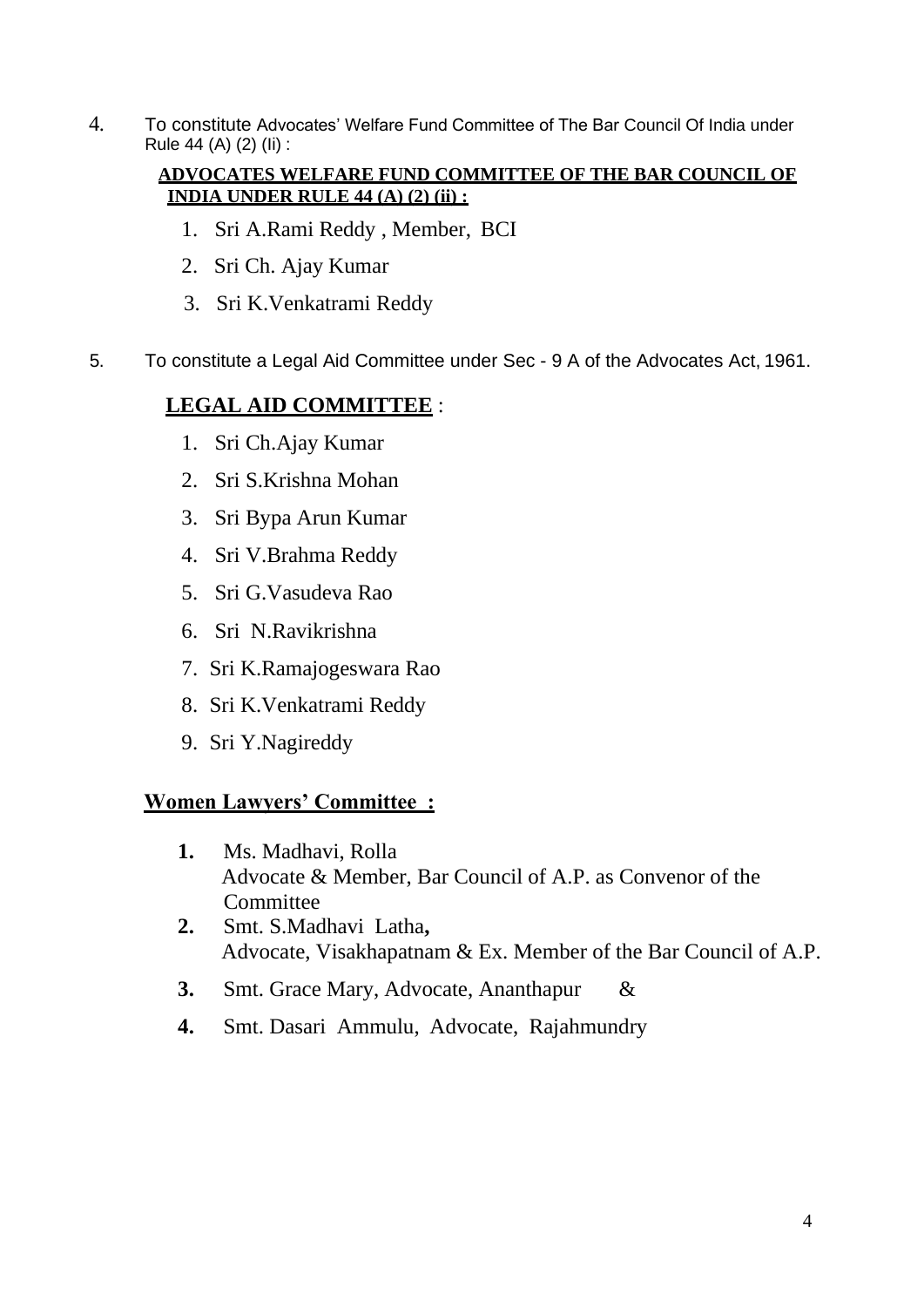## **Bar Council Building Committee** :

- 1) Sri S.Brahmananda Reddy
- 2) Sri V.Chandra Sekhar Reddy
- 3) Sri Sunkara Rajendra Prasad
- 4) Sri S.Krishna Mohan
- 5) Sri V.Srinivasa Reddy
- 6) Sri B.V.Krishna Reddy
- 7) Sri K.Venkata Rami Reddy

## **Legal Education/ Seminar Committee :**

- 1) Sri Ch.Ajay Kumar
- 2) Sri Muppala Subba Rao
- 3) Sri P.Ravi guvera
- 4) Sri K.Rama Jogeswara Rao
- 5) Sri Y.Nagi Reddy
- 10. Administrative Committees under B.C.I. CERTIFICATE AND PLACE OF PRACTICE (VERIFICATION) RULES.

### **Administrative Committee No. I : (B.C.I. CERTIFICATE AND PLACE OF PRACTICE (VERIFICATION) RULES)**

- 1) Sri P.Narasinga Rao
- 2) Sri V.Chandrasekhar Reddy
- 3) Sri G.Vasudeva Rao

### **Administrative Committee No.II : (B.C.I. CERTIFICATE AND PLACE OF PRACTICE (VERIFICATION) RULES)**

- 1) Sri B.V.Krishna Reddy
- 2) Sri Bypa Arun Kumar
- 3) Sri Y.Nagi Reddy